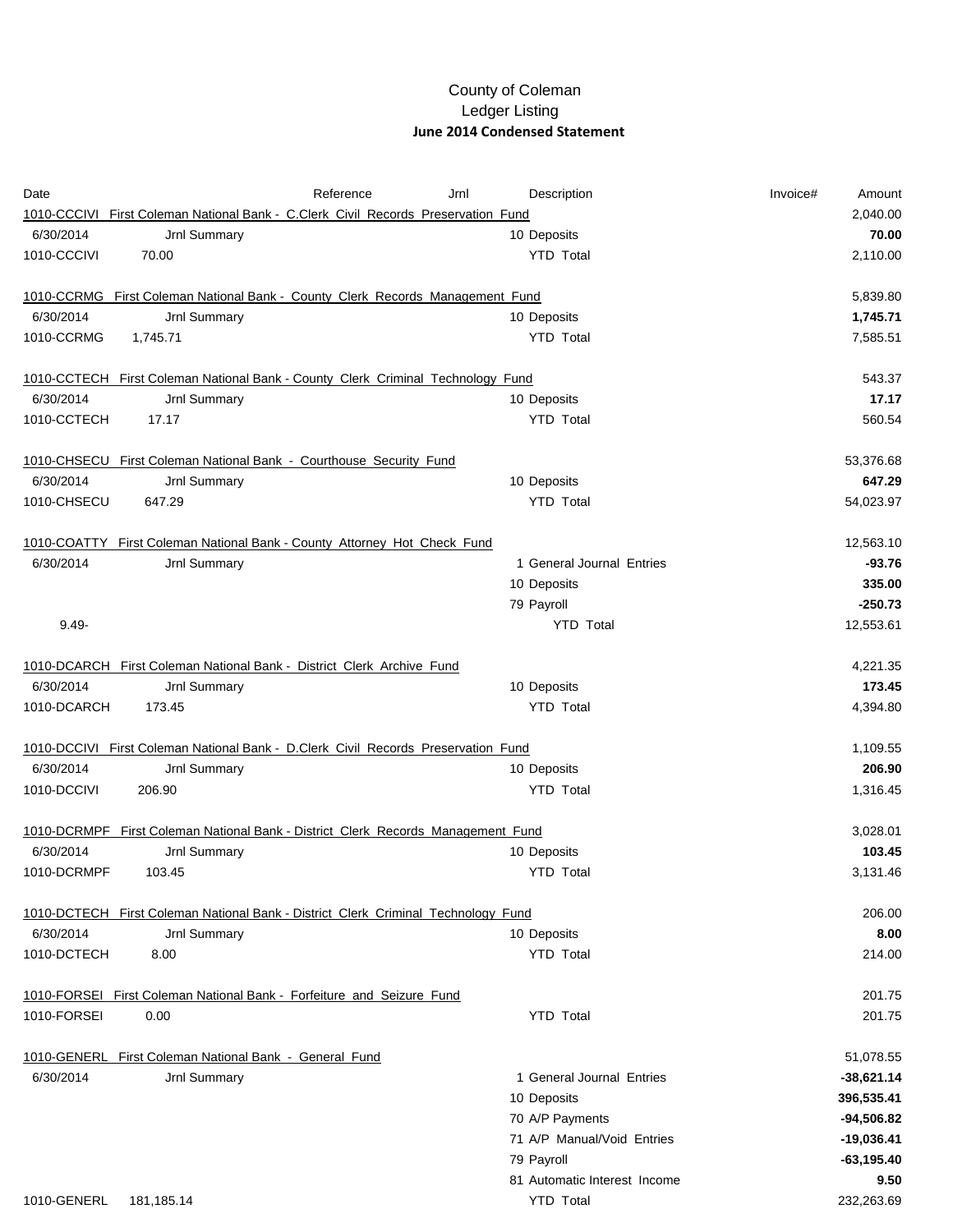|             | 1010-GENR&B First Coleman National Bank - General Road and Bridge Fund   |                              | 75,387.52    |
|-------------|--------------------------------------------------------------------------|------------------------------|--------------|
| 6/30/2014   | Jrnl Summary                                                             | 1 General Journal Entries    | -79,619.59   |
|             |                                                                          | 10 Deposits                  | 81,121.17    |
|             |                                                                          | 70 A/P Payments              | $-5,149.96$  |
|             |                                                                          | 71 A/P Manual/Void Entries   | $-12,258.49$ |
|             |                                                                          | 79 Payroll                   | $-12,865.90$ |
|             |                                                                          | 81 Automatic Interest Income | 2.29         |
| 1010-GENR&B | 28,770.48-                                                               | <b>YTD Total</b>             | 46,617.04    |
|             | 1010-GUARD First Coleman National Bank - Supplemental Guardianship Fund  |                              | 2,744.00     |
| 6/30/2014   | Jrnl Summary                                                             | 10 Deposits                  | 60.00        |
| 1010-GUARD  | 60.00                                                                    | <b>YTD</b> Total             | 2,804.00     |
|             | 1010 HISSOC First Coleman National Bank - Historical Society Fund        |                              | 857.34       |
| 1010-HISSOC | 0.00                                                                     | <b>YTD Total</b>             | 857.34       |
|             | 1010-JUSCOU First Coleman National Bank - Justice Court Technology Fund  |                              | 7,119.87     |
| 6/30/2014   | Jrnl Summary                                                             | 10 Deposits                  | 280.00       |
| 1010-JUSCOU | 280.00                                                                   | <b>YTD Total</b>             | 7,399.87     |
|             | 1010-LAWENF First Coleman National Bank - Law Enforcement Education Fund |                              | 1,585.19     |
| 1010-LAWENF | 0.00                                                                     | <b>YTD Total</b>             | 1,585.19     |
|             | 1010-PREC01 First Coleman National Bank - Precinct No 1                  |                              | 132,278.47   |
| 6/30/2014   | Jrnl Summary                                                             | 1 General Journal Entries    | 14,023.32    |
|             |                                                                          | 70 A/P Payments              | $-6,003.75$  |
|             |                                                                          | 71 A/P Manual/Void Entries   | 70.22        |
|             |                                                                          | 79 Payroll                   | $-5,207.25$  |
|             |                                                                          | 81 Automatic Interest Income | 6.05         |
| 1010-PREC01 | 2,888.59                                                                 | <b>YTD Total</b>             | 135,167.06   |
|             | 1010-PREC02 First Coleman National Bank - Precinct NO 2                  |                              | 97,267.88    |
| 6/30/2014   | Jrnl Summary                                                             | 1 General Journal Entries    | 14,215.32    |
|             |                                                                          | 70 A/P Payments              | $-10,477.62$ |
|             |                                                                          | 71 A/P Manual/Void Entries   | $-3,472.86$  |
|             |                                                                          | 79 Payroll                   | $-5,577.34$  |
|             |                                                                          | 81 Automatic Interest Income | 4.16         |
| 1010-PREC02 | 5,308.34                                                                 | <b>YTD Total</b>             | 91,959.54    |
|             | 1010-PREC03 First Coleman National Bank - Precinct No 3                  |                              | 81,252.00    |
| 6/30/2014   | Jrnl Summary                                                             | 1 General Journal Entries    | 14,159.32    |
|             |                                                                          | 70 A/P Payments              | $-7,032.98$  |
|             |                                                                          | 71 A/P Manual/Void Entries   | $-5,550.57$  |
|             |                                                                          | 79 Payroll                   | $-5,225.90$  |
|             |                                                                          | 81 Automatic Interest Income | 3.53         |
| 1010-PREC03 | 3,646.60                                                                 | <b>YTD Total</b>             | 77,605.40    |